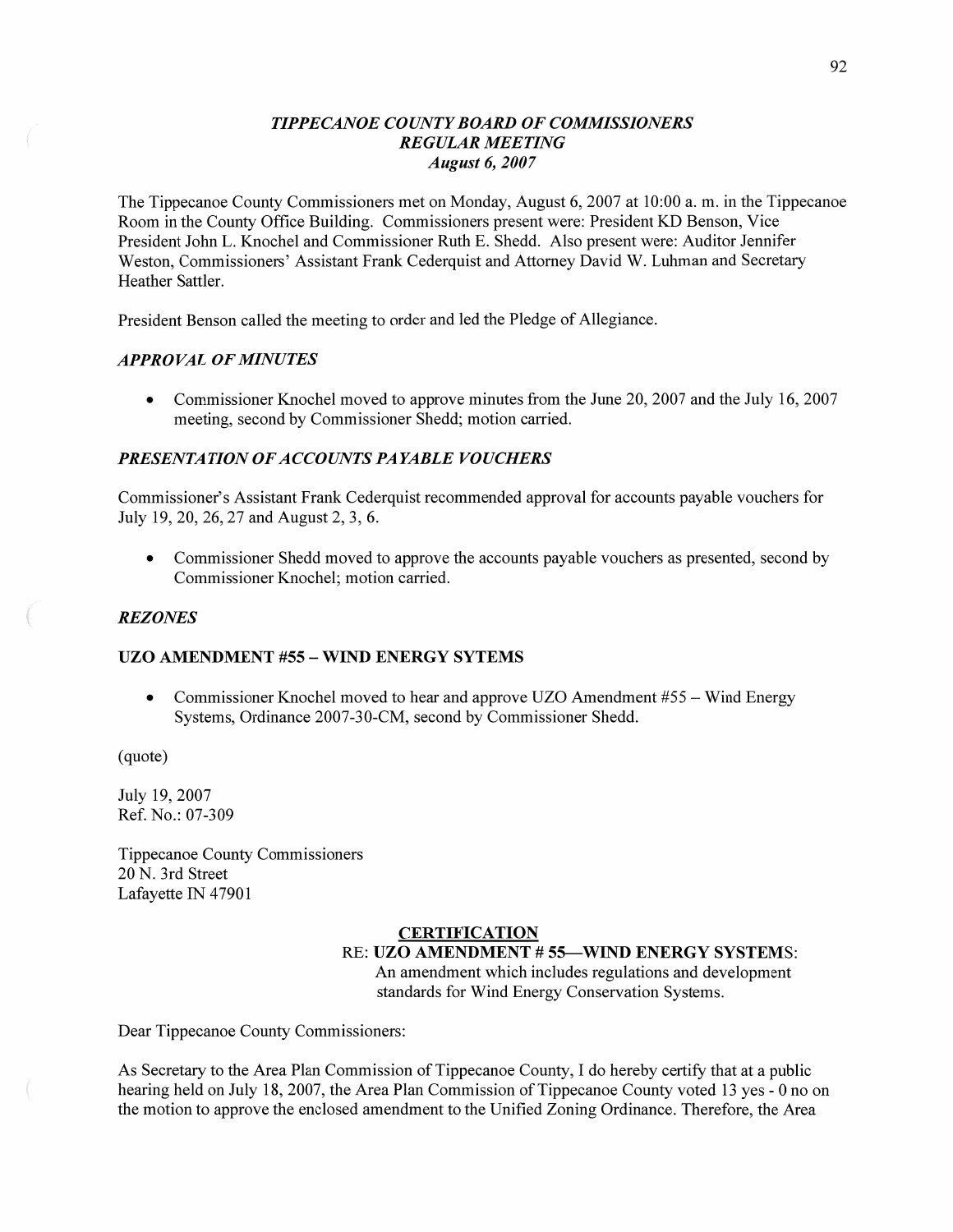Plan Commission of Tippecanoe County recommends to the Tippecanoe County Commissioners that the proposed zoning ordinance amendment be approved.

Sincerely, Sallie Dell Fahey Executive Director  $\sqrt{s}$ 

#### (unquote)

Area **Plan** Commission Planner John Burns spoke regarding UZO Amendment #55. He explained the three different types of Wind systems included in the amendment. The large Wind system, a utility scale system mainly used on farms, is permitted only by special exception from the Area Plan Board of Zoning Appeals and primarily located in rural areas with 1000 feet of separation from offsite dwellings. Small wind systems, 100 feet or smaller, are permitted by right and are generally for businesses, homes and small farms. He further added that micro wind systems or roof mounted systems are small and permissible closer to dwellings than other systems. He stated that any large wind system more **than** 100 feet tall should be set back 1000 feet from an off-site dwelling.

### **Public Comment**

**Brian Vorst —** 4321 N. 800 W. Mr. Vorst is concerned about transmission lines and grids. He is in favor of alternative energy, but believes the county should give this careful consideration regarding towers and their proximity to dwellings.

Joe **Rogers** — 2444 N. 900 E. Mr. Rogers stated his concern regarding a tower on his property. He noted his property does not allow him to meet the guidelines in the amendment for the large wind system located on his property.

John Burns noted pre—existing towers will not be affected by the amendment. He added that other suggestions have been made regarding the height of the large towers and this issue may be re-visited at a later date.

Area Plan Commission Director Fahey noted if a large wind system is a public utility, the county is unable to regulate the transmission lines. She also noted Wind energy producers are responsible for obtaining easements. She stressed the importance of energy transmission to public utility grids and suggested the commissioners approve the ordinance with an understanding that the height of the towers and transmission line be further investigated by the ordinance committee.

Auditor Weston recorded the vote:

| Benson  | Yes |
|---------|-----|
| Knochel | No  |
| Shedd   | Yes |

Ordinance 2007-30—CM passes 2—1.

# **REZONE Z-2343 — ALMA** M. **EVANS** (NB to **R1), ORDINANCE 2007—29-CM**

**0** Commissioner Knochel moved to hear and approve Rezone Z-2343 *—* Alma M. Evans (NB to R1), second by Commissioner Shedd.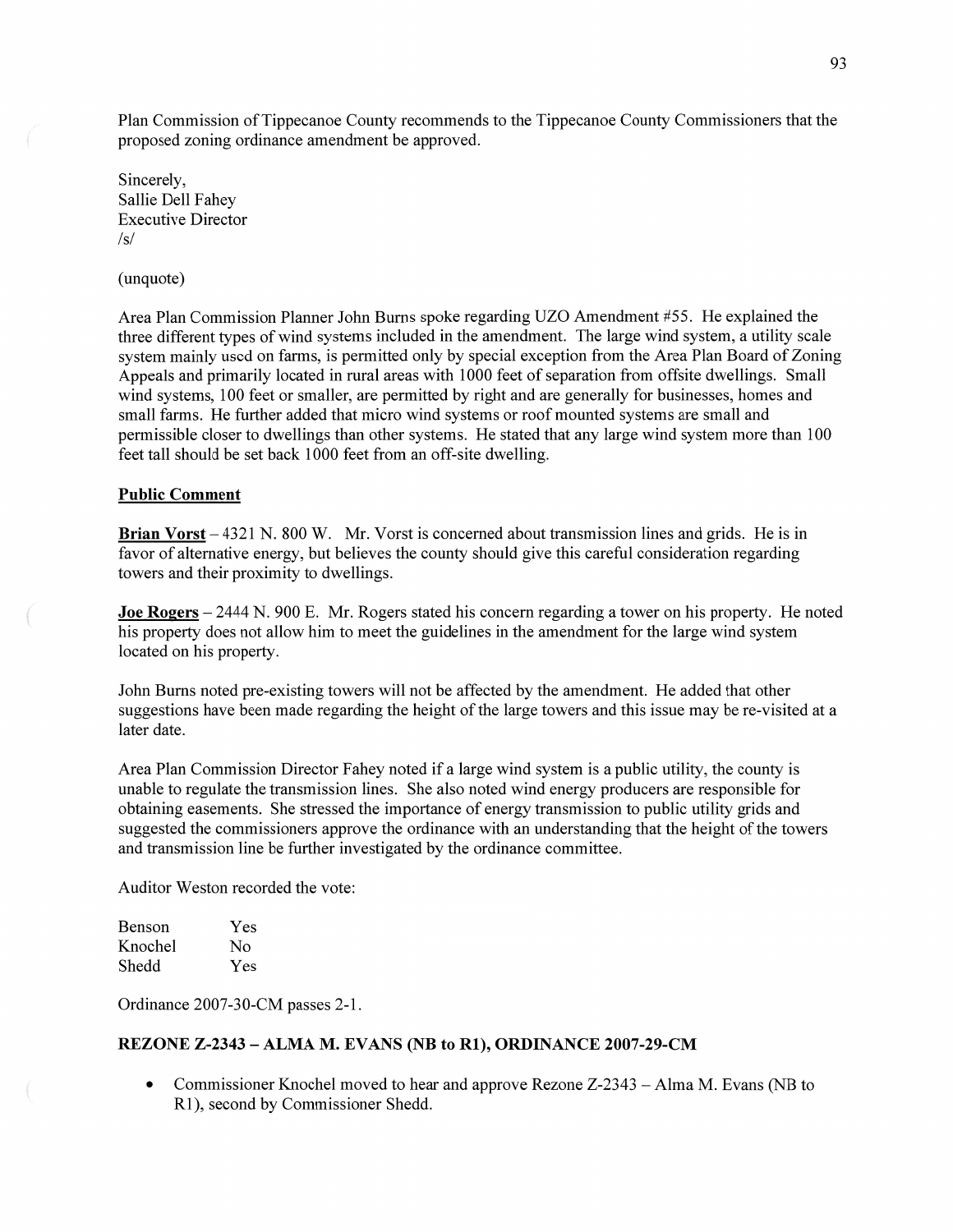(quote)

July 19, 2007 Ref. **No.:** 07-319

Tippecanoe County Commissioners 20 North 3rd Street Lafayette, IN 47901

#### **CERTIFICATION**

RE: **Z-2343—ALMA** M. **EVANS** (NB to **R1):** Petitioner is requesting rezoning of one lot located on the south side of Attica Street, between Forrest and Orchard Streets, in the unincorporated town of Stockwell, Lauramie **8** (NE) 21-3.

Dear County Commissioners:

As Secretary to the Area Plan Commission of Tippecanoe County, I do hereby certify that at a public hearing held on July 18, 2007, the Area Plan Commission of Tippecanoe County voted 13 yes - 0 no on the motion to rezone the subject real estate from NB to R1. Therefore, the Area Plan Commission of Tippecanoe County recommends to the Tippecanoe County Commissioners that the proposed rezoning ordinance be APPROVED for the property described in the attachment.

Public Notice has been given that this petition will be heard before the Tippecanoe County Commissioners at their August 6, 2007 regular meeting. Petitioners or their representatives must appear to present their case.

Sincerely,

Sallie Dell Fahey Executive Director /s/

(unquote)

Ms. Evans requested rezoning for lots 2 and 4 from NB to R1. She currently owns lot 3 which is zoned R1 and she would like to build a house on these lots.

Public Comment

None

Auditor Weston recorded the vote:

| <b>Benson</b> | Yes |
|---------------|-----|
| Knochel       | Yes |
| Shedd         | Yes |

Ordinance 2007—29-CM passes 3-0.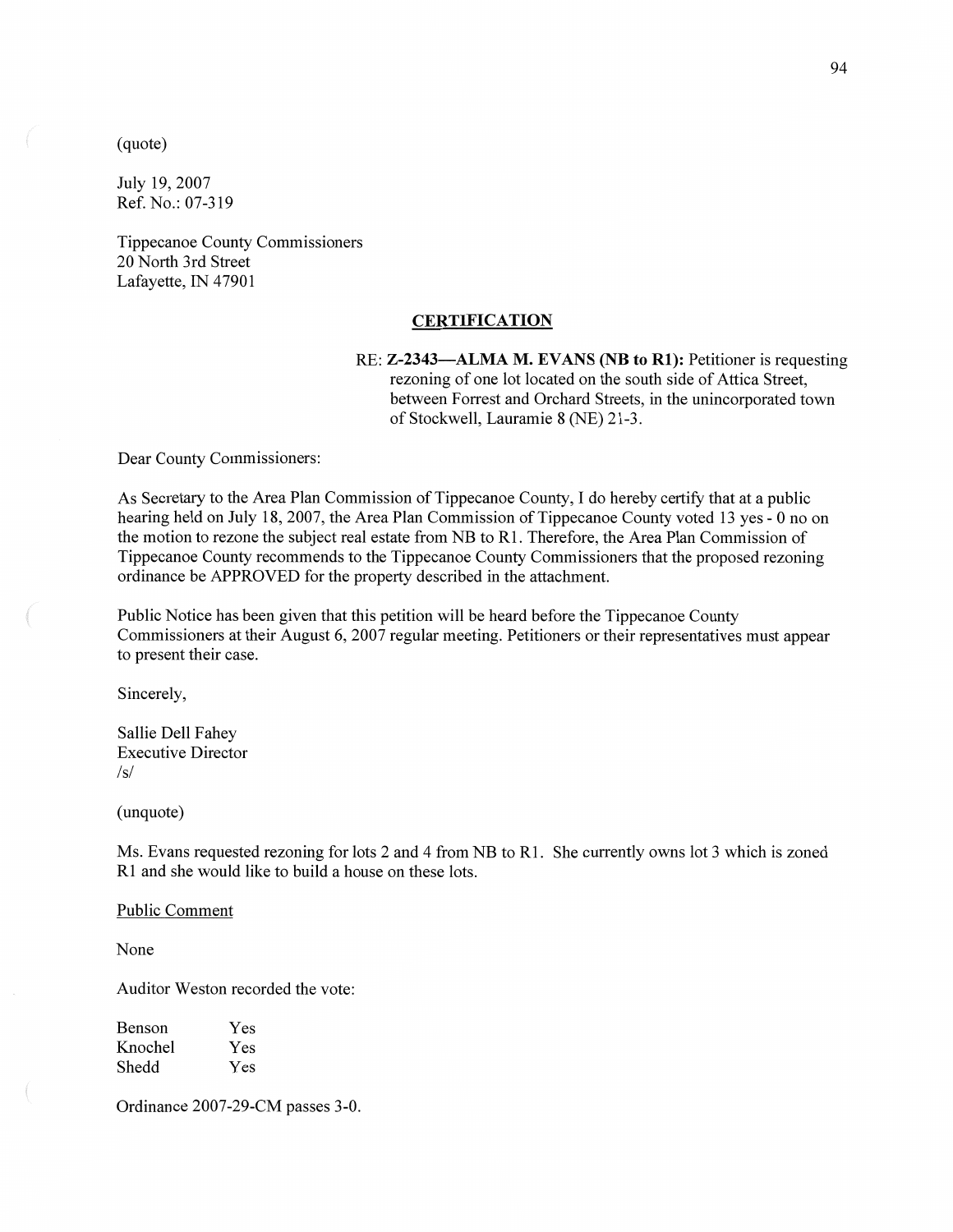#### **REZONE Z—2344 —** R **& A LAHRMAN FARMS, INC.** (I3 TO **R1), ORDINANCE 2007-28—CM**

**0** Commissioner Knochel moved to hear and approve Z-2344 — R & A Lahrman Farms, Inc., Ordinance 2007-28-CM.

(quote)

July 19, 2007 Ref. N0.: 07-320

Tippecanoe County Commissioners 20 North 3rd Street Lafayette, IN 47901

#### **CERTIFICATION**

## RE: **Z—2344—R & A LAHRMAN FARMS, INC.** (13 to **R1):**  Petitioner is requesting rezoning of one lot located on the north side of CR 450 S, more specifically 3704 E 4508, Wea 14 (NE) 22-4.

Dear County Commissioners:

As Secretary to the Area Plan Commission of Tippecanoe County, I do hereby certify that at **a** public hearing held on July 18, 2007, the Area Plan Commission of Tippecanoe County voted 8 yes - 5 no on the motion to rezone the subject real estate from 13 to R1. Therefore, the Area Plan Commission of Tippecanoe County recommends to the Tippecanoe County Commissioners **that** the proposed rezoning ordinance be APPROVED for the property described in the attachment.

Public Notice has been given that this petition will be heard before the Tippecanoe County Commissioners at their August 6, 2007 regular meeting. Petitioners or their representatives must appear to present their case.

Sincerely, Sallie Dell Fahey Executive Director  $/s/$ 

(unquote)

Dan Teder presented a proposed plan for the rezone. Mr. Teder noted the rezone request is for 52 acres located north of CR 450 South. The area north of the development is zoned I3 and the area south of the property is zoned residential. If approved, Larhman Farms will develop **a** 110 unit housing addition beginning Fall 2008 or Spring 2009. Mr. Teder stated the plans include two or three phases that will take approximately six to ten years to develop.

Auditor Weston recorded the vote:

| <b>Benson</b> | <b>Yes</b> |
|---------------|------------|
| Knochel       | Yes        |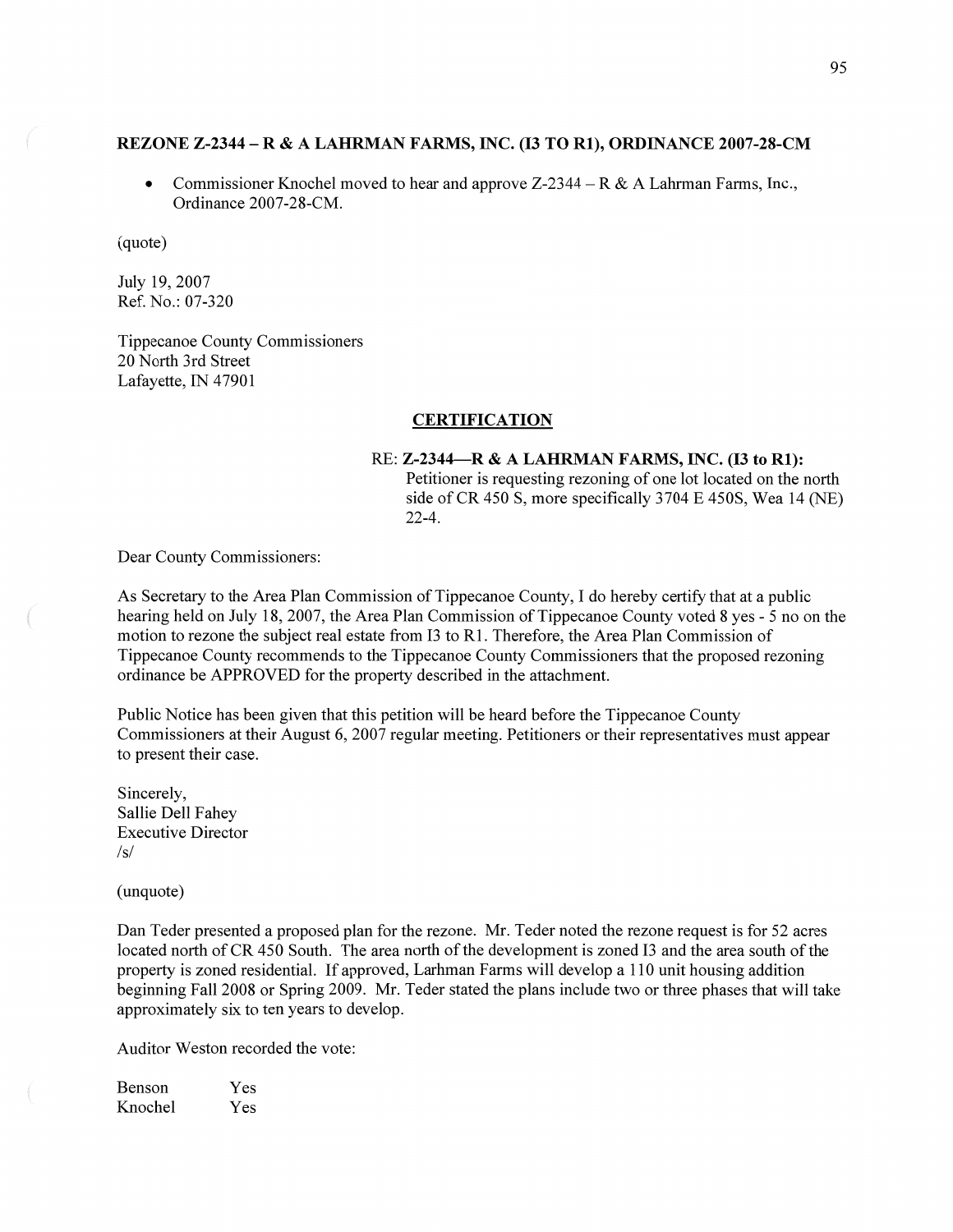Shedd Yes

Ordinance 2007-28-CM passes 3-0.

### **REZONE Z-2346** — **AGUEDA GAETA** (R1 TO **GB); ORDINANCE 2007-27-CM**

**0** Commissioner Knochel moved to hear and approve Rezone Z-2346 — Agueda Gaeta (R1 to GB) Ordinance 2007-27-CM, second by Commissioner Shedd.

(quote)

July 19, 2007 Ref. No.: 07-322

Tippecanoe County Commissioners 20 North 3rd Street Lafayette, IN 47901

### **CERTIFICATION**

RE: **Z-2346—AGUEDA GAETA** (R1 to **GB):** Petitioner is requesting rezoning of one lot located north of the Village Pantry at the northeast corner of Creasy Lane and SR 38 E, more specifically, 1909 Creasy Lane, Fairfield 35 (SE) 23-4.

Dear County Commissioners:

As Secretary to the Area Plan Commission of Tippecanoe County, **I** do hereby certify that at a public hearing held on July 18, 2007, the Area Plan Commission of Tippecanoe County voted 13 yes *-* 0 no on the motion to rezone the subject real estate from R1 to GB. Therefore, the Area Plan Commission of Tippecanoe County recommends to the Tippecanoe County Commissioners **that** the proposed rezoning ordinance be APPROVED for the property described in the attachment.

Public Notice has been given that this petition will be heard before the Tippecanoe County Commissioners at their August 6, 2007 regular meeting. Petitioners or their representatives must appear to present their case.

Sincerely, Sallie Dell Fahey Executive Director /s/

(unquote)

No petitioner present. Director Fahey noted that the staff did recommend approval for the plan as well as the Area Plan Commission.

Auditor Weston recorded the vote: Benson Yes Knochel Yes Shedd No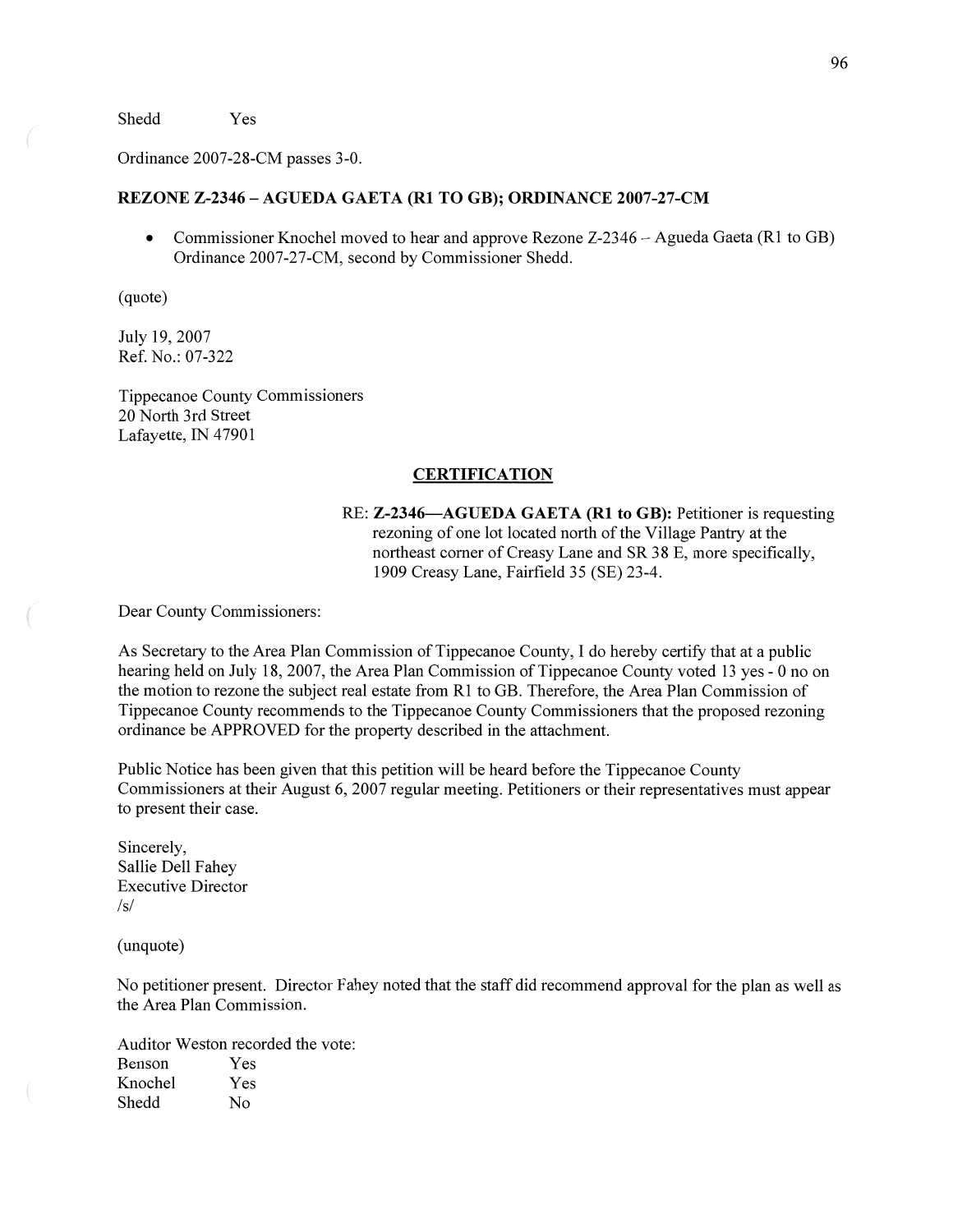Ordinance 2007-27-CM passes **2-1.** 

#### *BOARD* OF *ELECTIONS & REGISTRATION*

Bob Reiling spoke on behalf of the Election Board. Mr. Reiling stated the election process has changed over the years as has the job. With the new Vote Centers, duties of the Election Board staff have shifted. The election board, party chairmen, and Clerk Linda Phillips are proposing the Co-Director positions be changed from part time to fill time. He believes this change will attract a larger pool of people and provide **a** benefit package which he hopes will bring more longevity to the position. Mr. Reiling noted with full-time status the Deputy Director position will be eliminated.

Clerk Linda Phillips noted the positions seasonality of the office offers an opportunity to hire part time staff to assist during busy periods. With the vacancy of the republican Co-Director, Clerk Phillips believes this opportunity to increase the hours and offer benefits may help attract a long term candidate. She added, with approval, the county will save approximately \$37,000 in 2008.

- **0** Commissioner Shedd moved to approve the request to change the co-director position from part **time** to full time and eliminate the deputy director positions, second by Commissioner Benson; motion carried. Commissioner Knochel voted against the request.
- **<sup>&</sup>gt;**Commissioner Knochel **left** the meeting.

#### $HIGHWAY - Opal Kuhl$

Director Kuhl presented **a** drainage facility maintenance easement from Hi-Tech Trucking, Inc. for approval.

**0** Commissioner Shedd moved to approve the drainage facility maintenance easement as presented, second by Commissioner Benson; motion carried.

Change Order #1 for 2006 Bridge Rehabilitation Project from Jack Isom Construction Co., Inc. was presented for approval in the amount of \$10,769.26.

**0** Commissioner Shedd moved to approve change order #1 as presented, second by Commissioner Benson; motion **carried.** 

Director Kuhl recommended approval for a payment and performance bond both in the amount of \$1,797,136.90 from Milestone Contractors, Inc. for the 2007 Culvert Replacement Project.

**0** Commissioner Shedd moved to approve the payment and performance bonds as presented, second by Commissioner Benson; motion carried.

An agreement for engineering services and site improvements from R.W. Armstrong for the Highway Garage Building was presented for approval.

**0 Commissioner** Shedd moved to approve the engineering services agreement from **R.W.**  Armstrong as presented, second by Commissioner Benson; motion carried.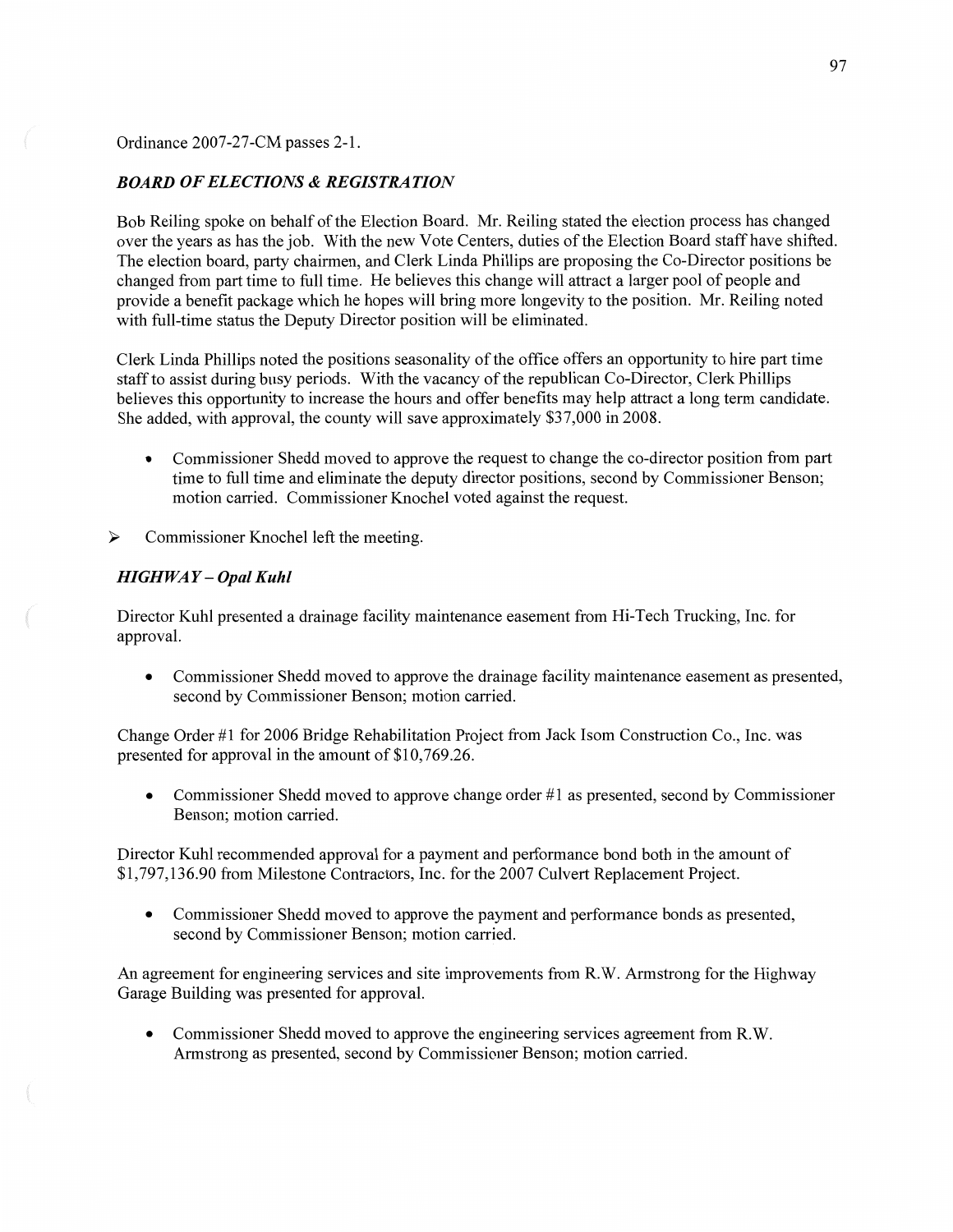Director Kuhl spoke briefly about the bridges in Tippecanoe County. She noted there are 183 bridges in Tippecanoe County which are inspected regularly and are reported to INDOT every 2 years. H. Stewart Kline and Associates performs all bridge inspections for Tippecanoe County, and Director Kuhl noted the inspection reports are on file in the Highway office and may also be found on the INDOT website.

# *WABASH RIVER PHASE 2 HYDROLIC STUD* YA *GREEMENT* **—** *Stan Lambert*

Director Stan Lambert presented the Phase 2 Hydraulic Study Agreement for approval. He noted Phase 2 of the study will encompass sections outside city limits which were not included in Phase 1. The purpose of the project is to reassess and update flood maps as well as designing and planning of river related issues around the flood plain.

**0** Commissioner Shedd moved to authorize the Board of Commissioner's President to sign the agreement contingent on the County Council's approval and appropriation of funds, second by Commissioner Benson; motion carried.

# *GRANTS* — *Laurie Wilson*

Grants Coordinator Laurie Wilson presented **a** grant from Homeland Security for District 4 Fire Training.

**0** Commissioner Shedd moved to approve the grant agreement with Homeland Security for \$50,225, second by Commissioner Benson; motion carried.

# *YOUTH SERVICES UPDATE — Rebecca Humphrey*

Director Humphrey presented a six **month** review of her services as the Youth Services Director. Her review included grant funding obtained by Youth Services, staffing patterns and re-organizations, time allocation with a breakdown for the last six months, and additional plans for the remainder of the contract.

Director Humphrey thanked the commissioners for serving as fiscal agents for the State Incentive Grant (SIG) grant. This grant for the Coalition for **a** Safe and Drug Free Tippecanoe is **a** four year grant that will help combat underage drinking in Tippecanoe County.

# *CARY HOME* **—** *Jason Kniola*

Director Kniola requested permission for a 3% increase in per diem for Cary Home in 2008. The last increase was in 2006 and overall costs of operation have forced Cary Home to increase the rate.

**0** Commissioner Shedd moved to approve the increase for per diem at Cary Home for 2008, second by Commissioner Benson; motion carried.

Plans for the girl's facility are moving forward; Director Kniola has received site plans and expects this project to be finished in the near future.

# *JUVENILE ALTERNATIVES* **—** *Tammy Patrick*

Director Tammy Patrick requested approval for a memorandum of understanding between JAG and Department of Child Services for purchase of laptops, portable printers and wireless **service.** This memorandum will be effective through June 2008 and supports the truancy mediation program in area schools.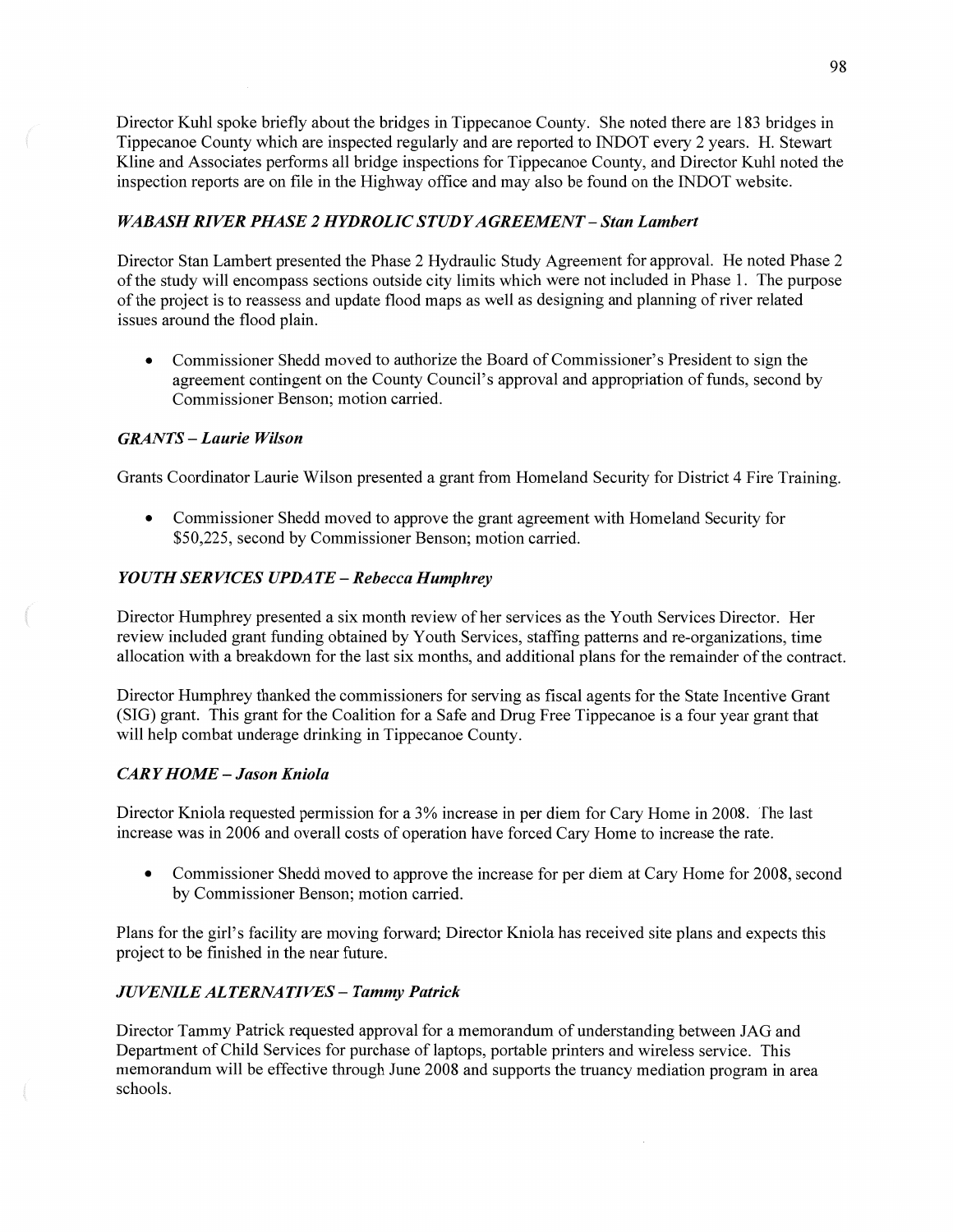**0** Commissioner Shedd moved to approve the memorandum of understanding between JAG and the Department of Child Services, second by Commissioner Benson; motion carried.

### *A* UDI TOR — *Jennifer Weston*

Auditor Weston requested approval for a new position. With recent changes in the auditor's office and additional duties obtained from the Grant Facilitator position, Auditor Weston requested an Accounts Manager position. She also noted other positions in the office have been restructured and now recommends the commissioners eliminate **a** secretarial position.

**0** Commissioner **Shedd** moved to approve the request for the Accounts Manager position and eliminate the Secretary position, second by Commissioner Benson; motion carried.

## **THIRD AMENDMENT TO THE DARK FIBER**

**MITS** Director Diane Hawkins recommended approval for the Second and Third Amendment to the Dark Fiber Lease Agreement. The second amendment is an extension of the fiber between the Jail and Community Corrections. The third amendment will extend from the Sheriff's Department to the West Lafayette Police Department to complete the 911 Public Safety Network ring.

**0** Commissioner Shedd moved to approve the Second and **Third** Amendments to the Dark Fiber Lease Agreement as written, second by Commissioner Benson; motion carried.

## *APPLICATION TO VILLA*

*0* Commissioner Shedd moved to approve the application to the Villa for Terrance J. Williams, second by Commissioner Benson; motion carried.

## **APPOINTMENTS TO THE COMMON WAGE BOARD**

- **0** Commissioner Shedd moved to approve the appointment of the following candidates to Common Wage Boards, second by Commissioner Benson; motion carried.
- > Betty Michael City of West Lafayette
- > Dave Lahr Purdue University

## *UNFINISHED/NEW BUSINESS*

 $\left($ 

Department of Local Government Finance (DLGF) sent a **demand** letter requesting tax information payable in 2007. Auditor Weston noted the tax data files were sent July 26, 2007 and DLGF has confirmed by email **that** the information was received. DLGF has also confirmed that Tippecanoe County is in compliance with State guidelines.

Commissioner Benson offered congratulations to the Assessors and the county's trending consultants. She added that the DLGF acknowledged Tippecanoe County for **"their model** service to their community" and added **that** "Tippecanoe County was one of five counties selected by DLGF to provide outstanding trending and assessment work in 2006".